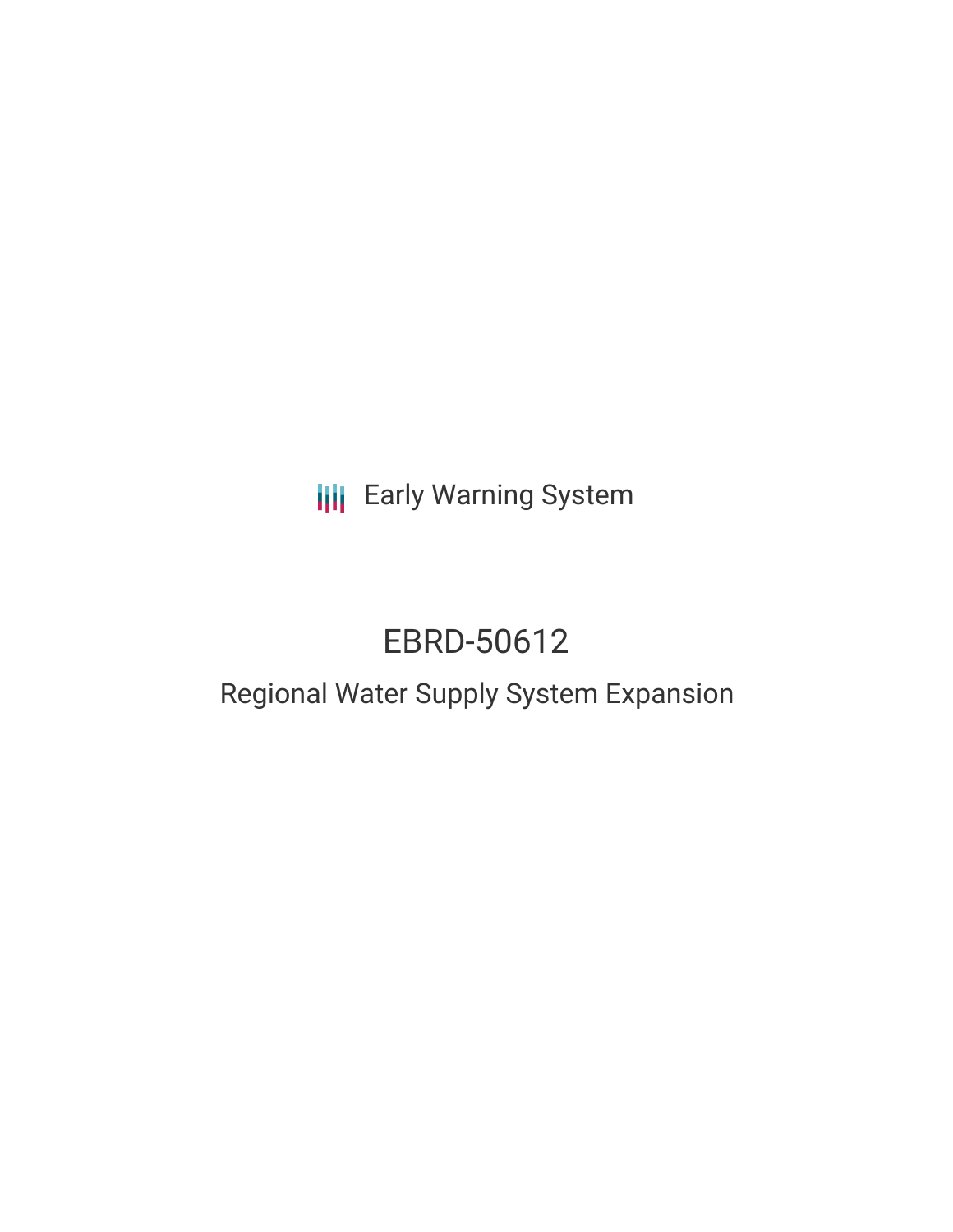

#### **Quick Facts**

| <b>Countries</b>               | Montenegro                                              |
|--------------------------------|---------------------------------------------------------|
| <b>Financial Institutions</b>  | European Bank for Reconstruction and Development (EBRD) |
| <b>Status</b>                  | Proposed                                                |
| <b>Bank Risk Rating</b>        | B                                                       |
| <b>Voting Date</b>             | 2019-09-18                                              |
| <b>Borrower</b>                | Regionalni vodovod Crnogorsko Primorje                  |
| <b>Sectors</b>                 | Construction, Water and Sanitation                      |
| <b>Investment Type(s)</b>      | Loan                                                    |
| <b>Investment Amount (USD)</b> | $$27.11$ million                                        |
| <b>Project Cost (USD)</b>      | $$33.77$ million                                        |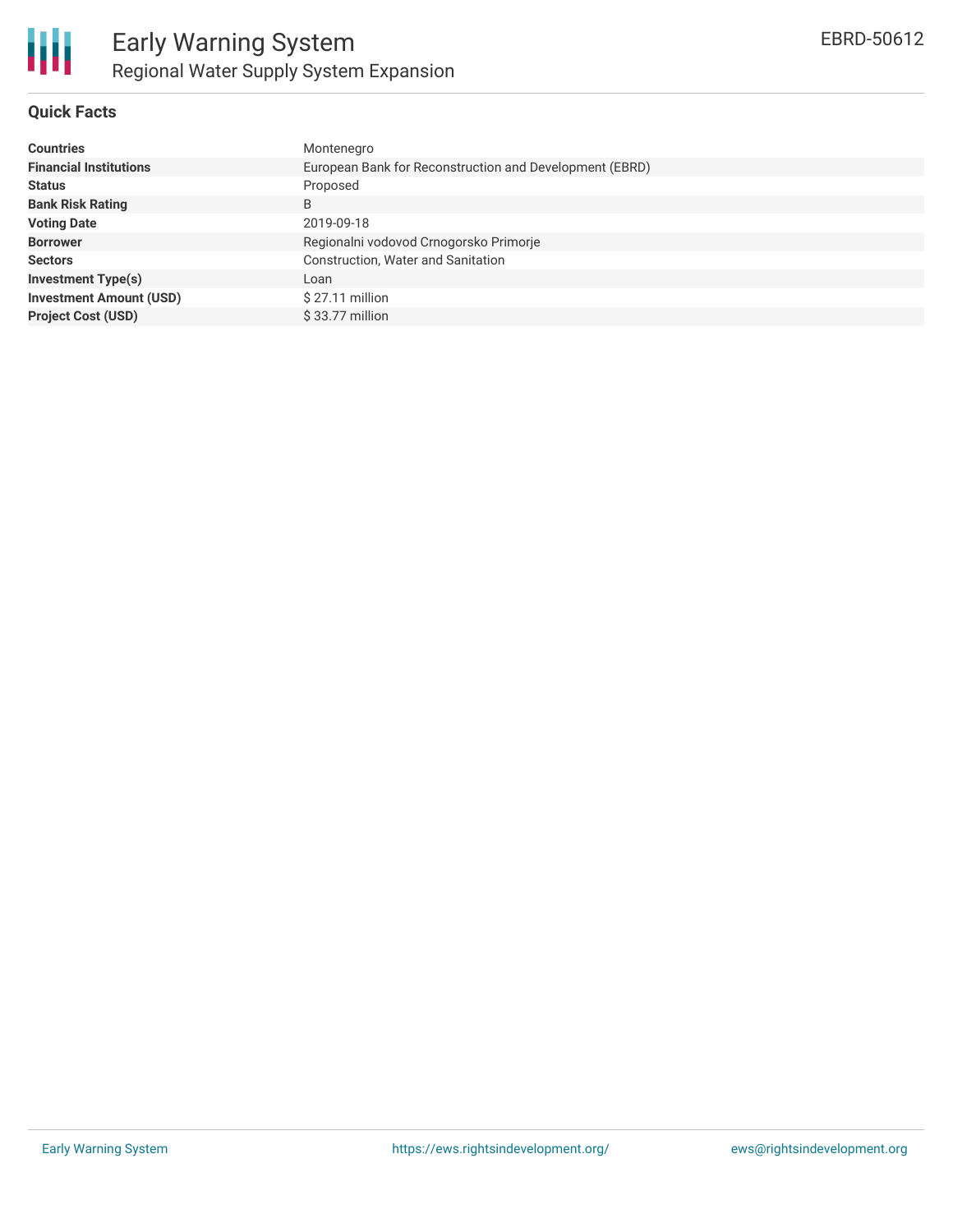

#### **Project Description**

According to the Bank's website, this project finances the construction of: a direct pipeline to the municipality of Hercef Novi; a second 13km long pipe from Budva to Tivat; and a new secondary water supply network and new wastewater infrastructure for settlements of Dobra Voda and Veliki Pijesak in the Bar municipality.

The implementing company is in the process of developing an environmental management system.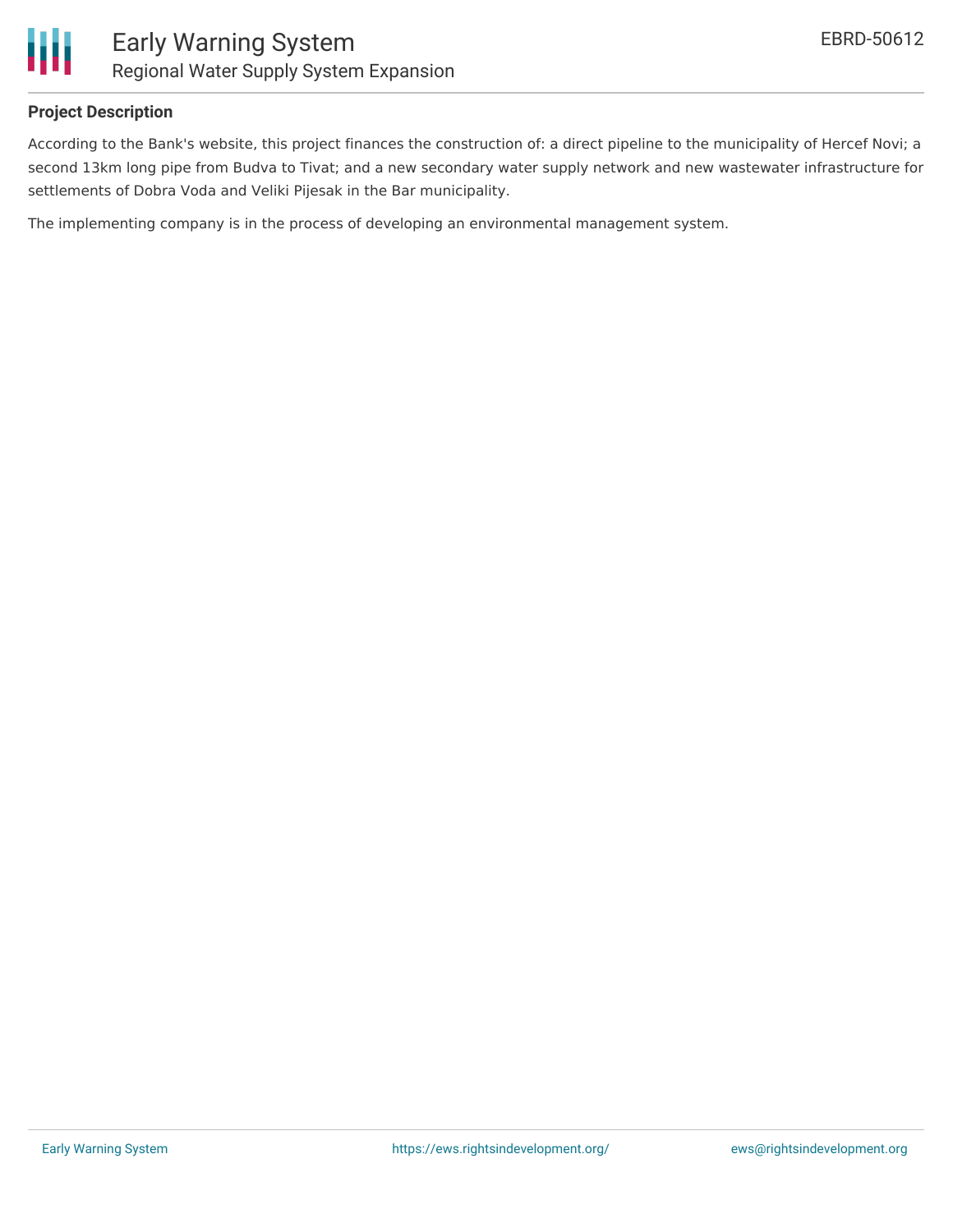#### **Investment Description**

European Bank for Reconstruction and Development (EBRD)

The loan proceeds will be used as follows:

Tranche 1 - EUR 12 million to finance construction of a direct pipeline to the municipality of Herceg Novi, and construction of a water pipeline from Budva to Tivat,

Tranche 2 - EUR 12 million to finance construction of a secondary water supply network and a wastewater infrastructure for settlements of Dobra Voda and Veliki Pijesak in the Bar municipality.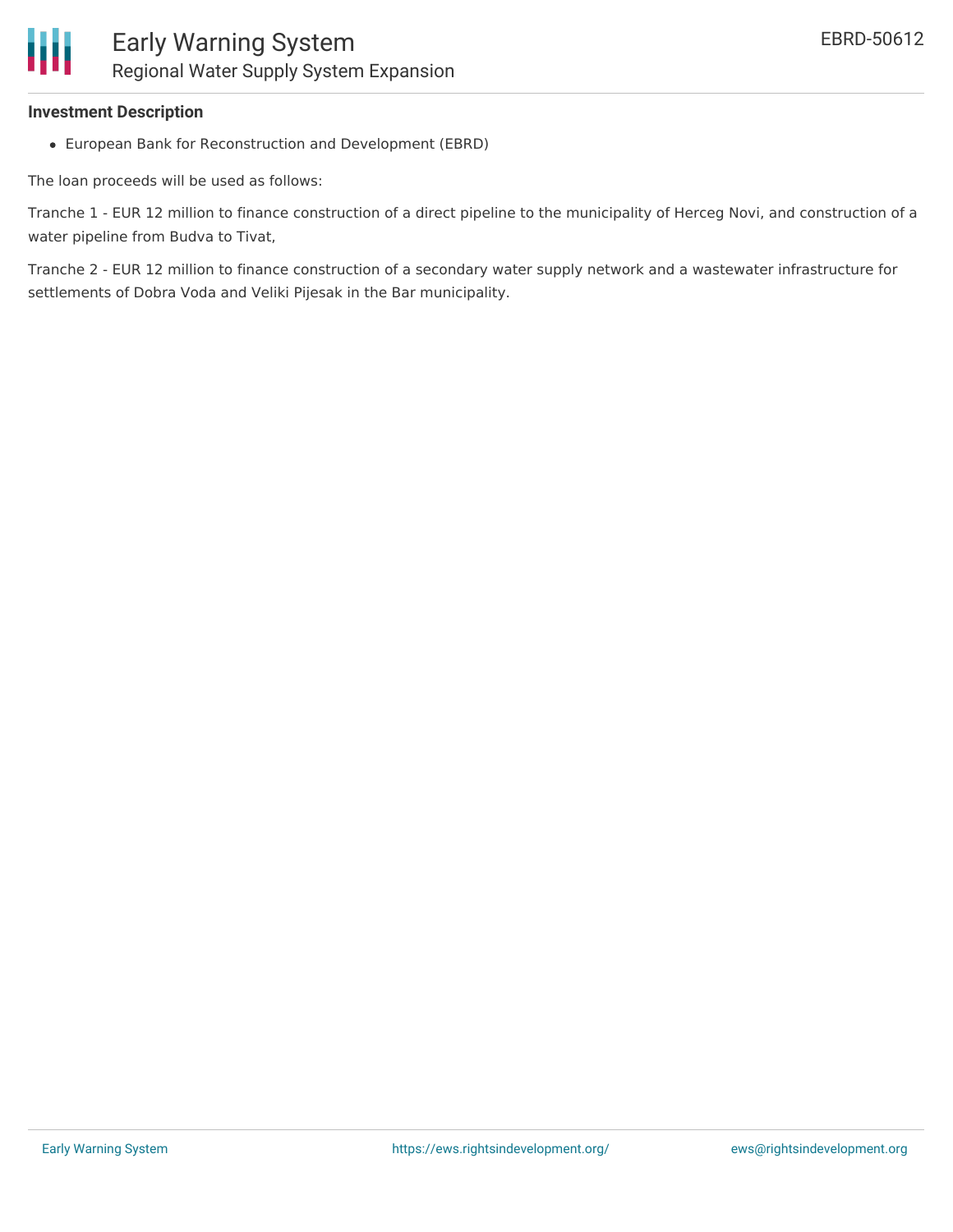



#### **Private Actors Description**

Regionalni vodovod Crnogorsko Primorje is a state-owned enterprise established in 1976 for the purpose of providing potable water on a long-term sustainable basis to the local water supply companies in the coastal municipalities in Montenegro. The implementing company supplies local coastal water companies with water natural springs near Skadar Lake which further distribute water to the end-consumers.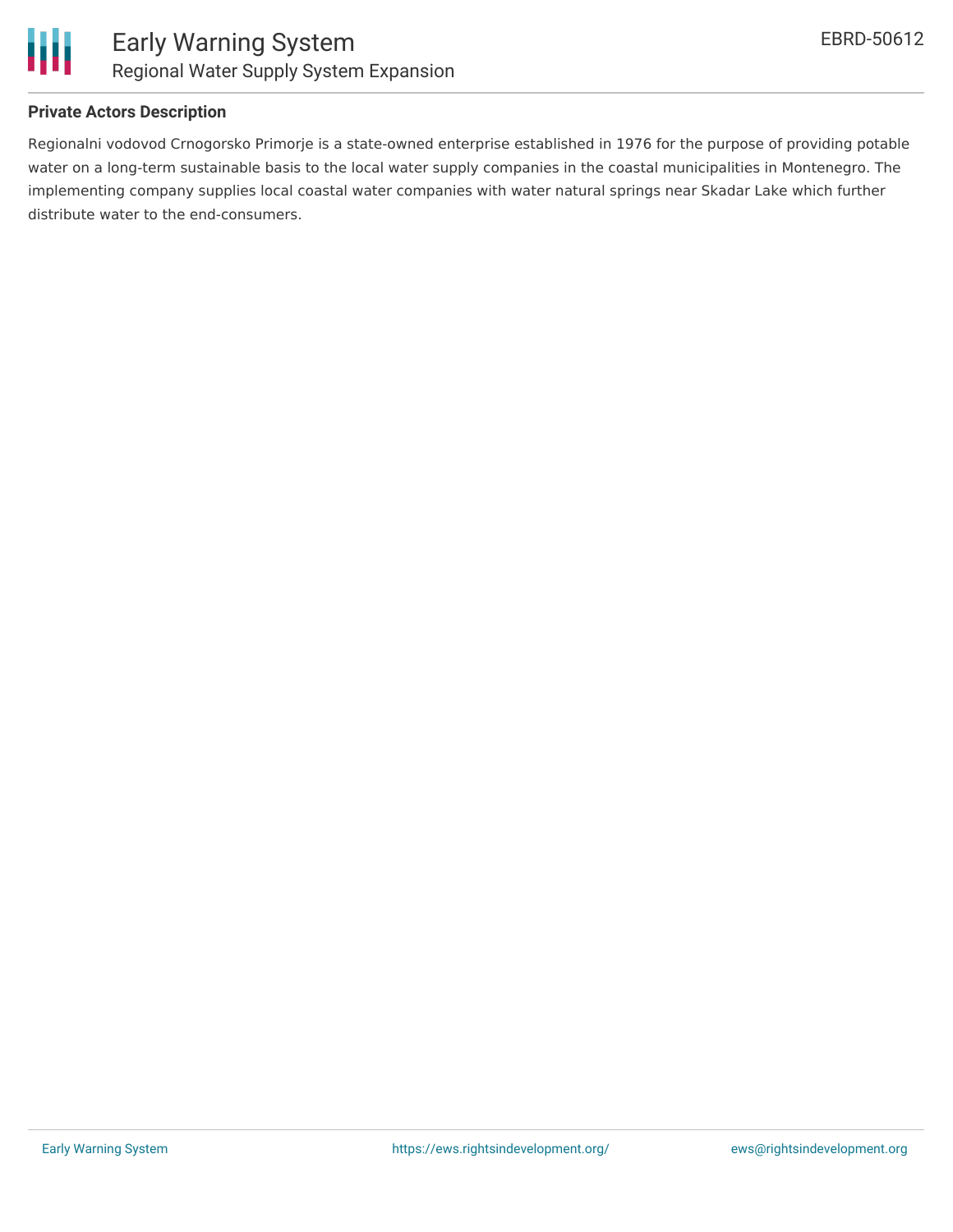

### Early Warning System Regional Water Supply System Expansion

| <b>Private Actor 1</b> | <b>Private Actor</b><br>1 Role | <b>Private Actor</b><br>1 Sector | Relation                 | <b>Private Actor 2</b>                 | <b>Private Actor</b><br>2 Role | <b>Private Actor</b><br>2 Sector |  |
|------------------------|--------------------------------|----------------------------------|--------------------------|----------------------------------------|--------------------------------|----------------------------------|--|
|                        |                                | $\overline{\phantom{a}}$         | $\overline{\phantom{0}}$ | Regionalni vodovod Crnogorsko Primorje | Client                         | $\sim$                           |  |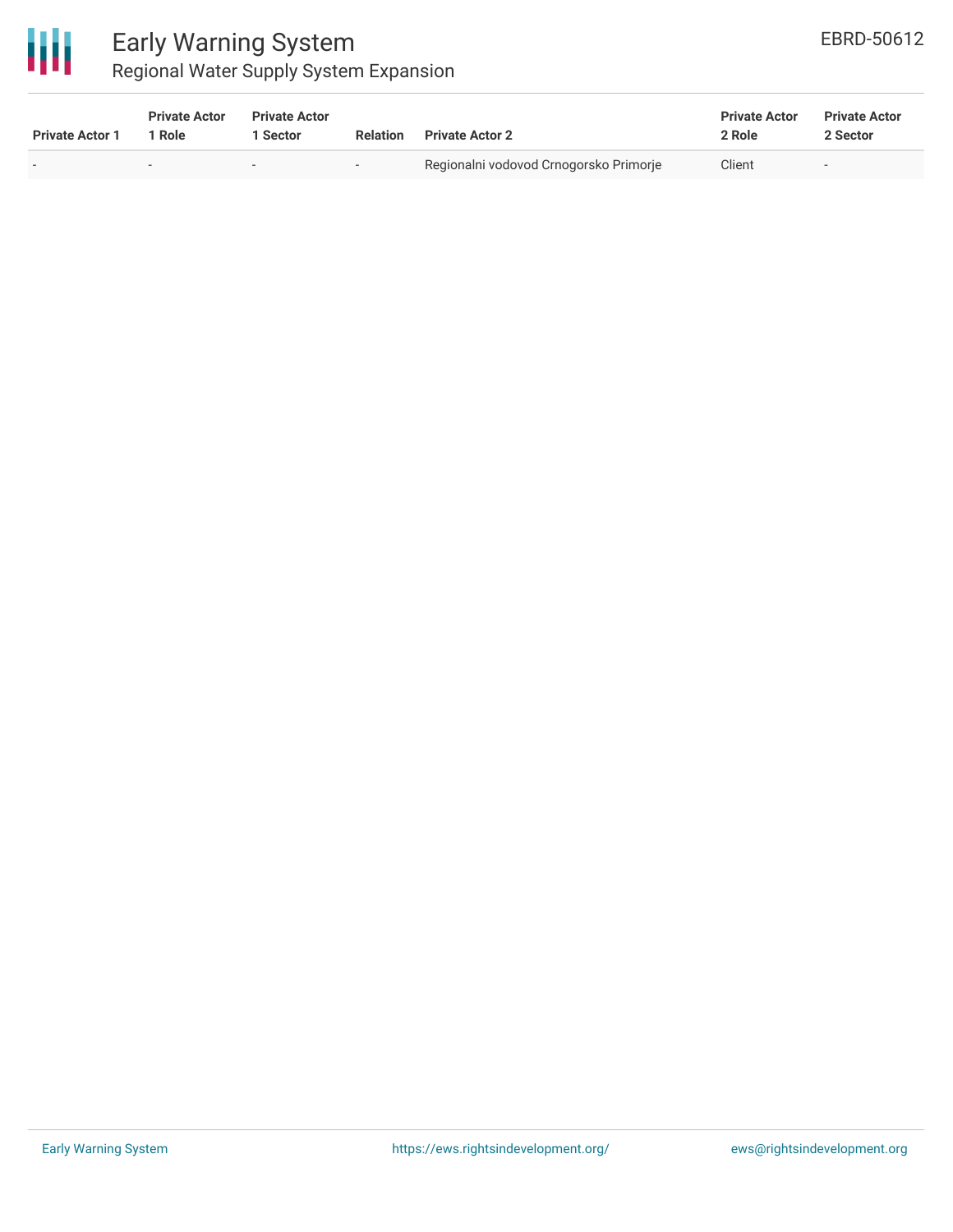

#### **Contact Information**

Goran Jevric [direktor@regionalnivodovod.me](mailto:direktor@regionalnivodovod.me) +382(0)33451921 + 382(0)33451937 <http://www.regionalnivodovod.me/> Trg Sunca bb 85310 Budva Montenegro

#### **ACCOUNTABILITY MECHANISM OF EBRD**

The Project Complaint Mechanism (PCM) is the independent complaint mechanism and fact-finding body for people who have been or are likely to be adversely affected by an European Bank for Reconstruction and Development (EBRD)-financed project. If you submit a complaint to the PCM, it may assess compliance with EBRD's own policies and procedures to prevent harm to the environment or communities or it may assist you in resolving the problem that led to the complaint through a dialogue with those implementing the project. Additionally, the PCM has the authority to recommend a project be suspended in the event that harm is imminent. You can contact the PCM at pcm@ebrd.com or you can submit a complaint online using an online form, http://www.ebrd.com/eform/pcm/complaint\_form?language=en. You can learn more about the PCM and how to file a complaint at http://www.ebrd.com/work-with-us/project-finance/project-complaint-mechanism.html.